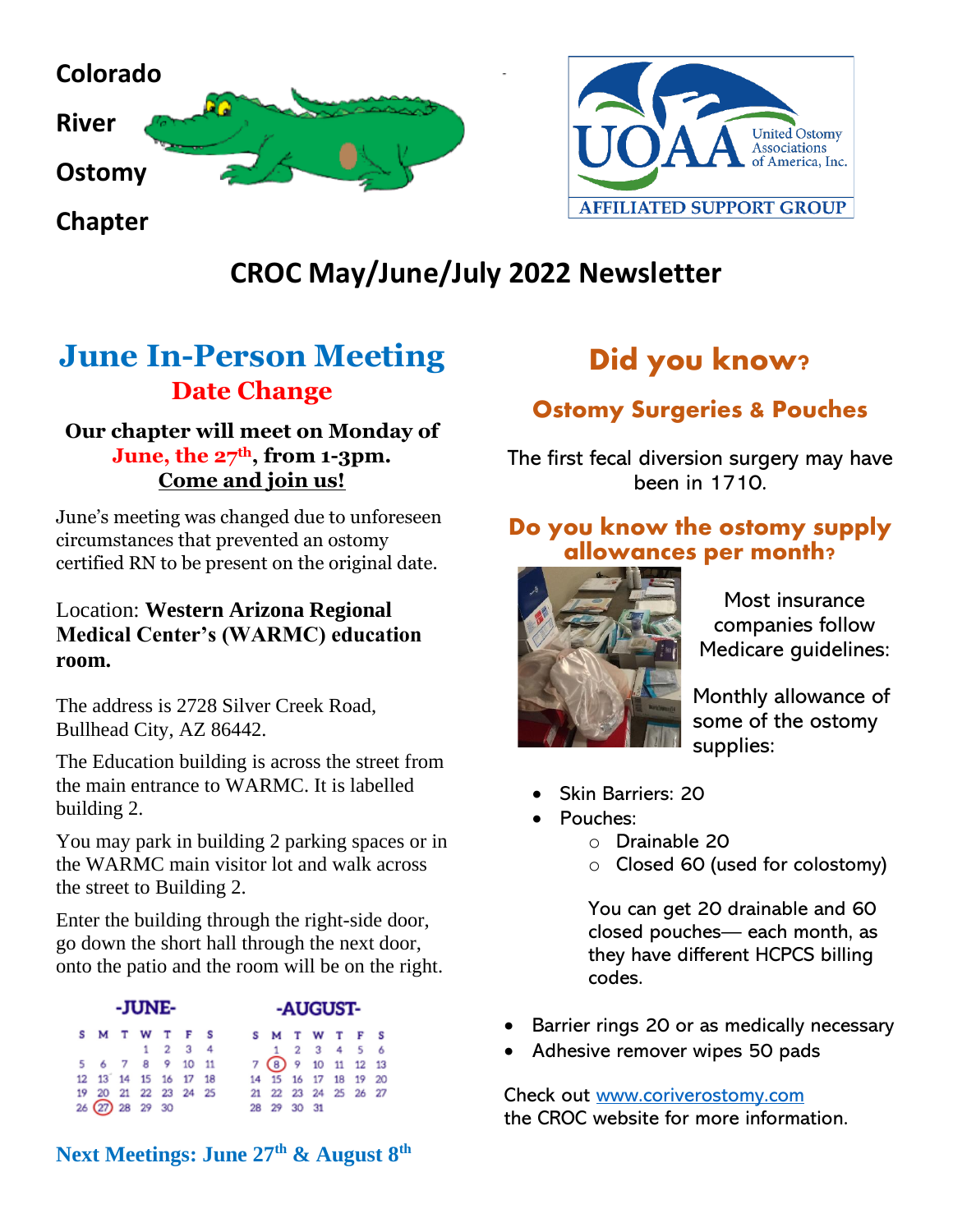# **Education of the Month(s):**

# **Moldable Skin Barriers**

This type of barrier is a "no cut" one, but one that is shaped. There will not be a picture of scissors on the back of the skin barrier protective cover, but instead a marker such as arrows.

Moldable technology is meant for a stoma that protrudes  $\frac{1}{2}$  to 1 inch above the skin, preferably a round stoma but may work for an oval one as well. It is not for a stoma that is low profile, flush to the skin or one below the skin.

The moldables are made of an adhesive that is flexible/pliable which can be shaped from the center opening of the skin barrier by pulling toward the edges of the skin barrier.

When the opening is a little larger than the stoma, put on clean dry skin and allow the skin barrier to reshape to fit the stoma. As the material reshapes, it will come around the stoma, swelling some to come up onto the stoma, in a turtleneck fashion. This provides a fit specific to that stoma.

This flexible skin barrier material will move with the stoma as it contracts and expands.

This type of skin barrier may work well for someone who has some vision impairment, cannot manipulate a pair of scissors well to size a cut to fit skin barrier, or someone who prefers a moldable style.

Note: Desiree and Stephanie, CROC Ostomy RN facilitators, do not suggest moldable skin barriers initially on a brand-new stoma that is still swollen, but possibly later on.





Summer weather may cause increased sweating, including under the skin barrier. If you have trouble with a good seal during the summer, consider some changes for the season.

Use a regular wear skin barrier that has some fluid absorption properties. This skin barrier more readily handles moisture of the skin.

Next, a barrier ring may also help with some of the absorption of some of the sweat.

Lastly, the use of an aluminum chloride hexahydrate antiperspirant such a Drysol or Dricolor and others. Apply the antiperspirant to clean dry skin, follow the packaging directions, then let dry and pouch.

#### **Heat and ostomy products**

The heat can have an impact on your supplies during shipment or storage, making the product less adherent thus, allowing leaks.

Makes sure you get your supplies inside once they arrive. Don't store supplies in your car in warm weather. If you have an issue with your new products arriving "melted", let the carrier and the distributor know and the manufacturer as well for a possible resolution of the non-functioning items.